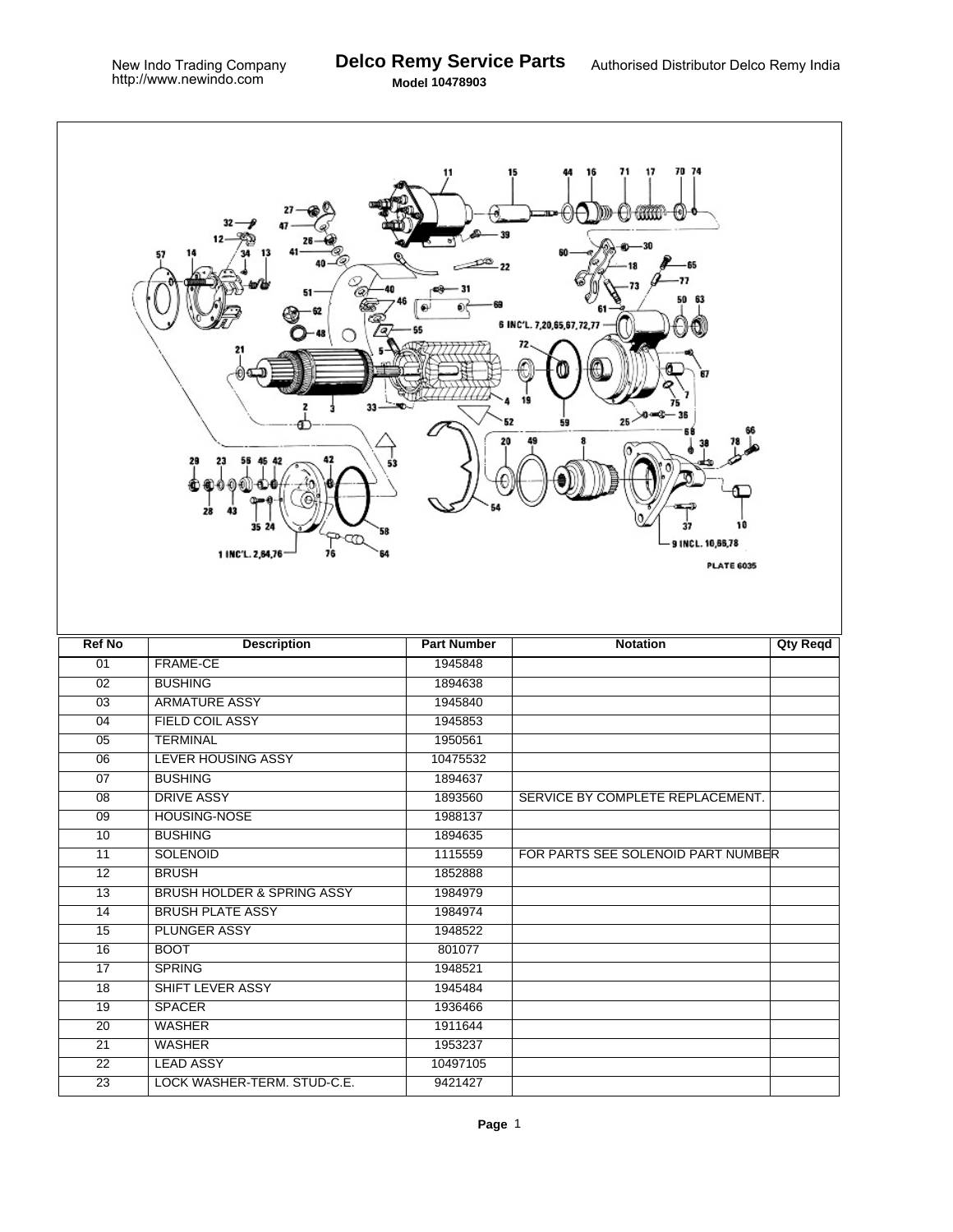$\Gamma$ 

|                 | 33<br>29<br>28<br>43<br>35 24<br>58<br>∾ঞ<br>1 INC'L. 2,64,76<br>76<br>64 | 11<br>15           | 70 74<br>71<br>17<br>16<br>,θ<br>an an<br>63<br>50<br>6 INC'L. 7,20,65,67,72,77<br>$25 - 0$<br>59<br>10<br>9 INCL. 10,66,78<br><b>PLATE 6035</b> |                 |
|-----------------|---------------------------------------------------------------------------|--------------------|--------------------------------------------------------------------------------------------------------------------------------------------------|-----------------|
| <b>Ref No</b>   | <b>Description</b>                                                        | <b>Part Number</b> | <b>Notation</b>                                                                                                                                  | <b>Qty Reqd</b> |
| $\overline{26}$ | NUT-FIELD TERM. STUD (5/16 THK.)                                          | 9441934            |                                                                                                                                                  |                 |
| $\overline{27}$ | <b>NUT</b>                                                                | 1979451            |                                                                                                                                                  |                 |
| $\overline{28}$ | NUT-C.E. TERM. STUD (3/4 HEX x 5/16)                                      | 9441934            |                                                                                                                                                  |                 |
| $\overline{29}$ | <b>NUT ASSY</b>                                                           | 1979365            |                                                                                                                                                  |                 |
| $\overline{29}$ | <b>NUT</b>                                                                | 1979451            |                                                                                                                                                  |                 |
| $\overline{29}$ | <b>NUT</b>                                                                | 1979451            |                                                                                                                                                  |                 |
| $\overline{30}$ | <b>NUT</b>                                                                | 9412305            |                                                                                                                                                  |                 |
| 31              | <b>SCREW</b>                                                              | 10499632           |                                                                                                                                                  |                 |
| $\overline{32}$ | <b>SCREW</b>                                                              | 1968998            |                                                                                                                                                  |                 |
| $\overline{33}$ | <b>SCREW</b>                                                              | 1968998            |                                                                                                                                                  |                 |
| 34              | <b>SCREW ASSY</b>                                                         | 1847807            |                                                                                                                                                  |                 |
| $\overline{35}$ | <b>BOLT</b>                                                               | 10499639           |                                                                                                                                                  |                 |
| $\overline{36}$ | SCREW-LEVER HSG. ATTACH.                                                  | 10496639           |                                                                                                                                                  |                 |
| 37              | <b>SCREW</b>                                                              | 10475536           |                                                                                                                                                  |                 |
| $\overline{38}$ | <b>SCREW</b>                                                              | 10499643           |                                                                                                                                                  |                 |
| 39              | <b>SCREW</b>                                                              | 10475535           |                                                                                                                                                  |                 |
| 40              | <b>WASHER</b>                                                             | 1922457            |                                                                                                                                                  |                 |
| 41              | <b>WASHER</b>                                                             | 1914647            |                                                                                                                                                  |                 |
| 42              | WASHER                                                                    | 1861791            |                                                                                                                                                  |                 |
| $\overline{43}$ | <b>WASHER</b>                                                             | 1914647            |                                                                                                                                                  |                 |
| 44              | <b>WASHER</b>                                                             | 1948519            |                                                                                                                                                  |                 |
| 48              | <b>GASKET</b>                                                             | 1964857            |                                                                                                                                                  |                 |
| $\overline{50}$ | <b>GASKET</b>                                                             | 1964857            |                                                                                                                                                  |                 |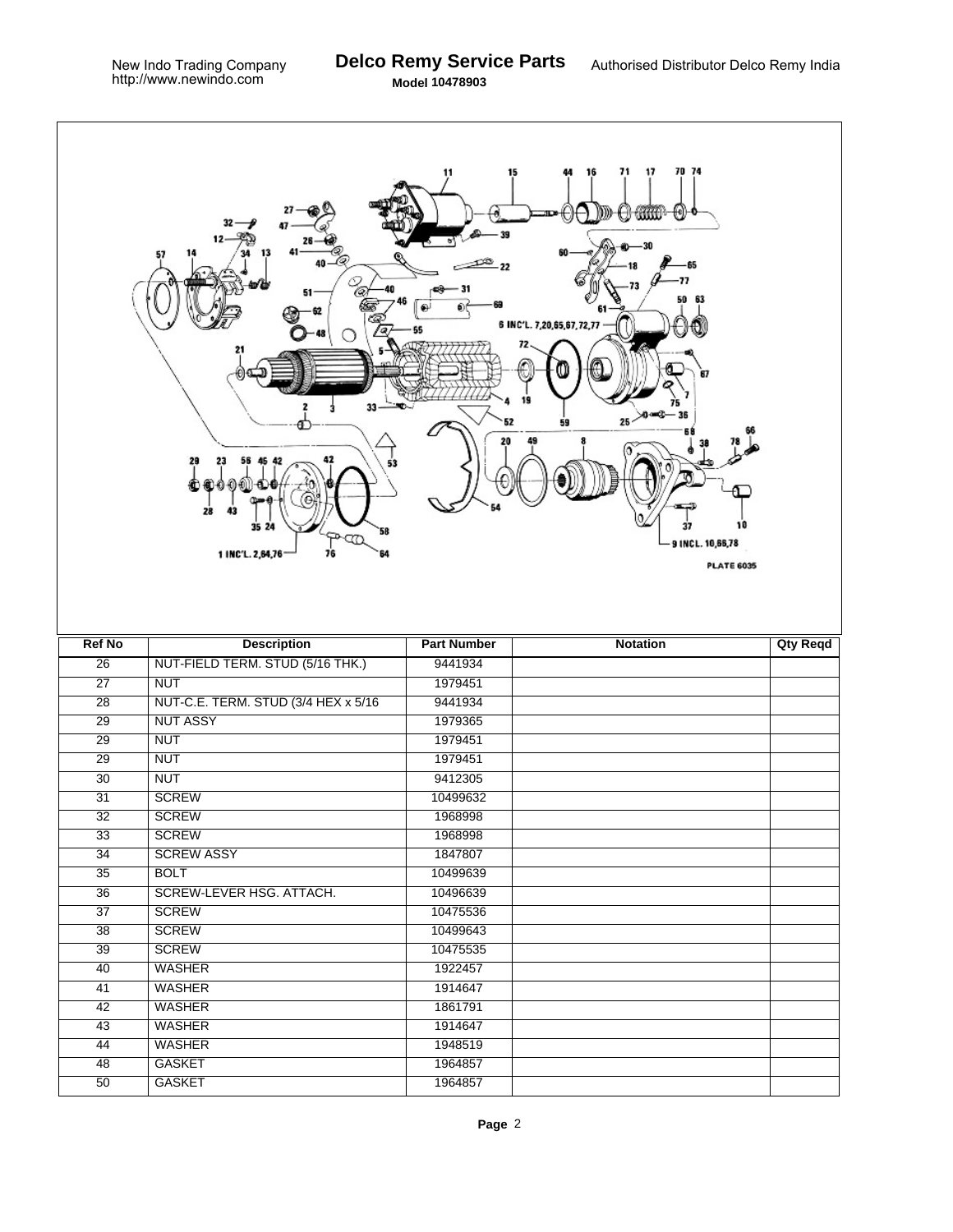Г

|                 | 32<br>13<br>57<br>r0.<br>51<br>33<br>29<br>56<br>28<br>43<br>35 24<br>₹<br>1 INC'L. 2,64,76<br>76 | 15<br>53<br>58<br>64 | 70 74<br>71<br>17<br>16<br>DD-C) GRAP<br>([€])<br>65<br>77<br>63<br>50<br>6 INC'L. 7,20,65,67,72,77<br>72<br>87<br>$25 - 0 - 0$<br>$-36$<br>59<br>10<br>37<br>9 INCL. 10,66,78<br><b>PLATE 6035</b> |                 |
|-----------------|---------------------------------------------------------------------------------------------------|----------------------|-----------------------------------------------------------------------------------------------------------------------------------------------------------------------------------------------------|-----------------|
| <b>Ref No</b>   | <b>Description</b>                                                                                | <b>Part Number</b>   | <b>Notation</b>                                                                                                                                                                                     | <b>Qty Reqd</b> |
| 51              | <b>INSULATOR</b>                                                                                  | 1955989              |                                                                                                                                                                                                     |                 |
| 52              | <b>INSULATOR</b>                                                                                  | 1914873              |                                                                                                                                                                                                     |                 |
| $\overline{53}$ | <b>SERV PKG, INSULATOR</b>                                                                        | 1965472              |                                                                                                                                                                                                     |                 |
| $\overline{57}$ | <b>INSULATOR-BRUSH PLATE</b>                                                                      | 1964516              |                                                                                                                                                                                                     |                 |
| 58              | O RING                                                                                            | 1945860              |                                                                                                                                                                                                     |                 |
| $\overline{59}$ | O RING                                                                                            | 1851960              |                                                                                                                                                                                                     |                 |
| 60              | O RING                                                                                            | 1894643              |                                                                                                                                                                                                     |                 |
| 61              | O RING                                                                                            | 1894642              |                                                                                                                                                                                                     |                 |
| 62              | <b>PLUG</b>                                                                                       | 1945356              |                                                                                                                                                                                                     |                 |
| 63              | <b>PLUG</b>                                                                                       | 1945356              |                                                                                                                                                                                                     |                 |
| 64              | CUP                                                                                               | 1978756              |                                                                                                                                                                                                     |                 |
| 65              | CUP                                                                                               | 1978756              |                                                                                                                                                                                                     |                 |
| 66              | CUP                                                                                               | 1978756              |                                                                                                                                                                                                     |                 |
| 68              | <b>PLUG</b>                                                                                       | 1949619              |                                                                                                                                                                                                     |                 |
| 69              | SHOE-POLE                                                                                         | 1869747              |                                                                                                                                                                                                     |                 |
| $\overline{70}$ | RETAINER-SPRING                                                                                   | 1948526              |                                                                                                                                                                                                     |                 |
| $\overline{71}$ | <b>RETAINER-SPRING</b>                                                                            | 1948520              |                                                                                                                                                                                                     |                 |
| $\overline{72}$ | <b>SEAL-OIL</b>                                                                                   | 1918047              |                                                                                                                                                                                                     |                 |
| $\overline{73}$ | SHAFT-LEVER                                                                                       | 1948529              |                                                                                                                                                                                                     |                 |
| $\overline{74}$ | <b>RING</b>                                                                                       | 9416374              |                                                                                                                                                                                                     |                 |
| $\overline{75}$ | <b>RING</b>                                                                                       | 9416374              |                                                                                                                                                                                                     |                 |
| 76              | <b>WICK</b>                                                                                       | 1972977              |                                                                                                                                                                                                     |                 |
| $\overline{77}$ | <b>WICK</b>                                                                                       | 1978754              |                                                                                                                                                                                                     |                 |